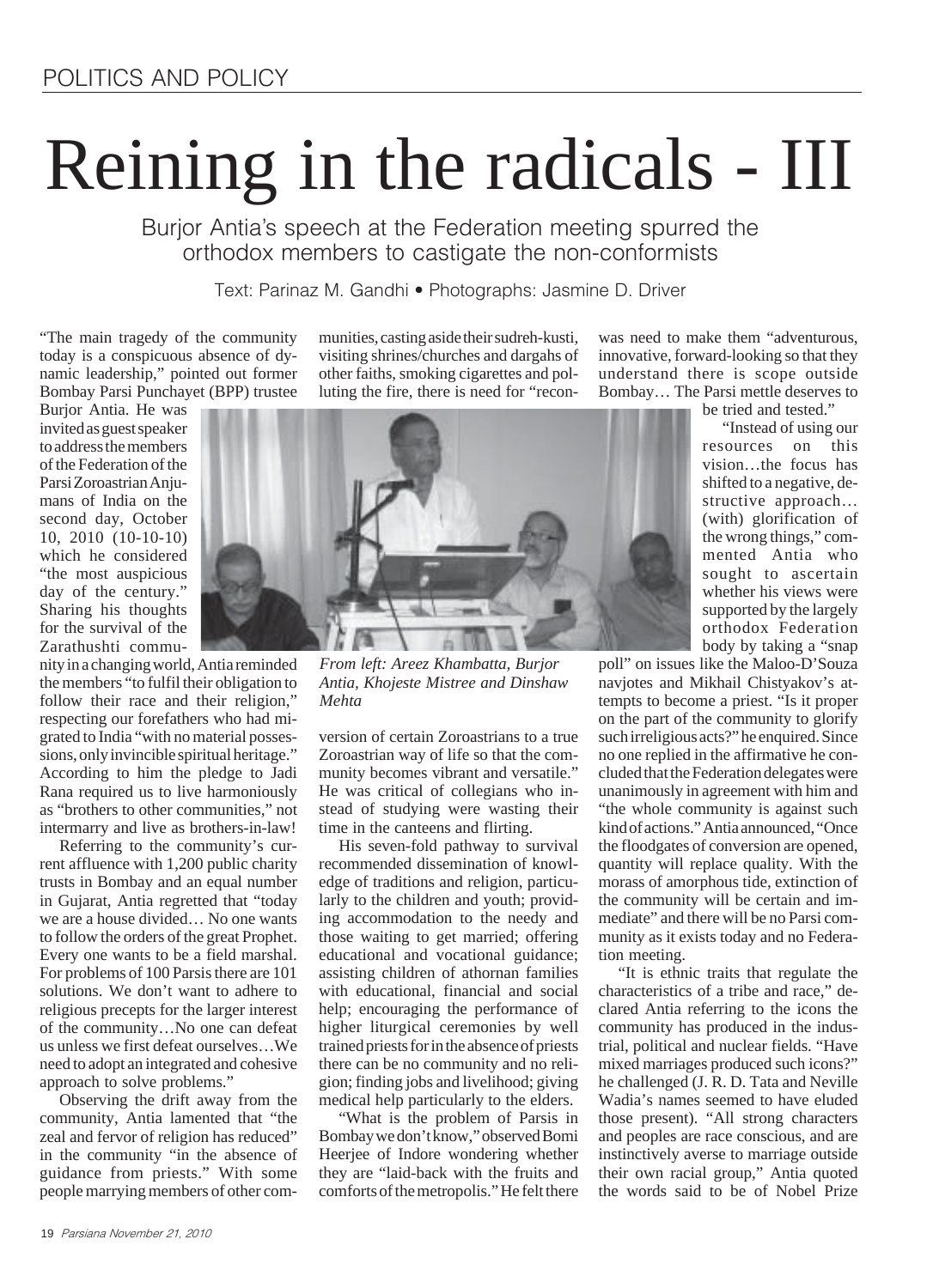winners Will and Ariel Durant from their book *The Lessons of History*. He was convinced "Parsi Zoroastrians have survived because our forefathers did not indulge in hotchpotch of religion and race."

Viewing the past as "glorious," the present as "perilous" and the future as "dim and dark" he was sanguine the continuity of the ethnic group lay "in the hands of the educated and enlightened community. If we are steadfast to our religion and traditions we will survive." He advocated allegiance even if one's bones may be broken or memory lost or soul leaves the body as recommended in the *Vendidad* (pargarad 19). "The principles of religion do not become obsolete because man has reached the moon." Being a visionary Zarathushtra understood doctrines which science has just begin to discover.

Sympathetic to the present BPP trustees who are the favorite "whipping boys" of the community, Antia, who had once resigned from the BPP board as he could not function with a co-trustee, now declared, "Why break (their work)? Why not strengthen?"

Seeing in Antia's inspiring message

"the encouragement to carry on the fight" against conversion, against the renegade priests, BPP chairman Dinshaw Mehta sought support from the Federation members to pass resolutions they could produce in court (see "Reining in the radicals," *Parsiana*, October 21, 2010). Ervad Yezdi Panthaky representing

Saronda regretted that the people supporting the renegade priests "are mostly from the priest class." He also felt that "the digressive views of editors favoring some (reformists) is not becoming the community."

Vice president of Federation (south zone) Kerfegar Antia referred to his experience of writing a letter against conversion that *Parsiana* carried, which elicited other letters all critical of his views "but not a single one in my fa-







vor." When one of the delegates commented, "There is no need to keep on writing. What's the point?" vice president of west zone B Areez Khambatta advocated, "Be in attack mode. *Siddhi aanglié ghee nahi niklé* (ghee cannot be emptied unless the finger is bent). We have to be red blooded. Show them a

*daandaa* (stick)... *Laakdi aagal bakri naaché* (a goat can be tamed with a stick)… With their expertise in writing they take advantage of us, humiliate us… turning and twisting so that right becomes wrong and wrong becomes right… That's what I objected to…Take

*Clockwise from top left: Jamsheed Kanga, Bomi Heerjee, Kerfegar Antia, Marzban Giara, Ervad Yezdi Panthaky and Noshir Paghdiwalla*